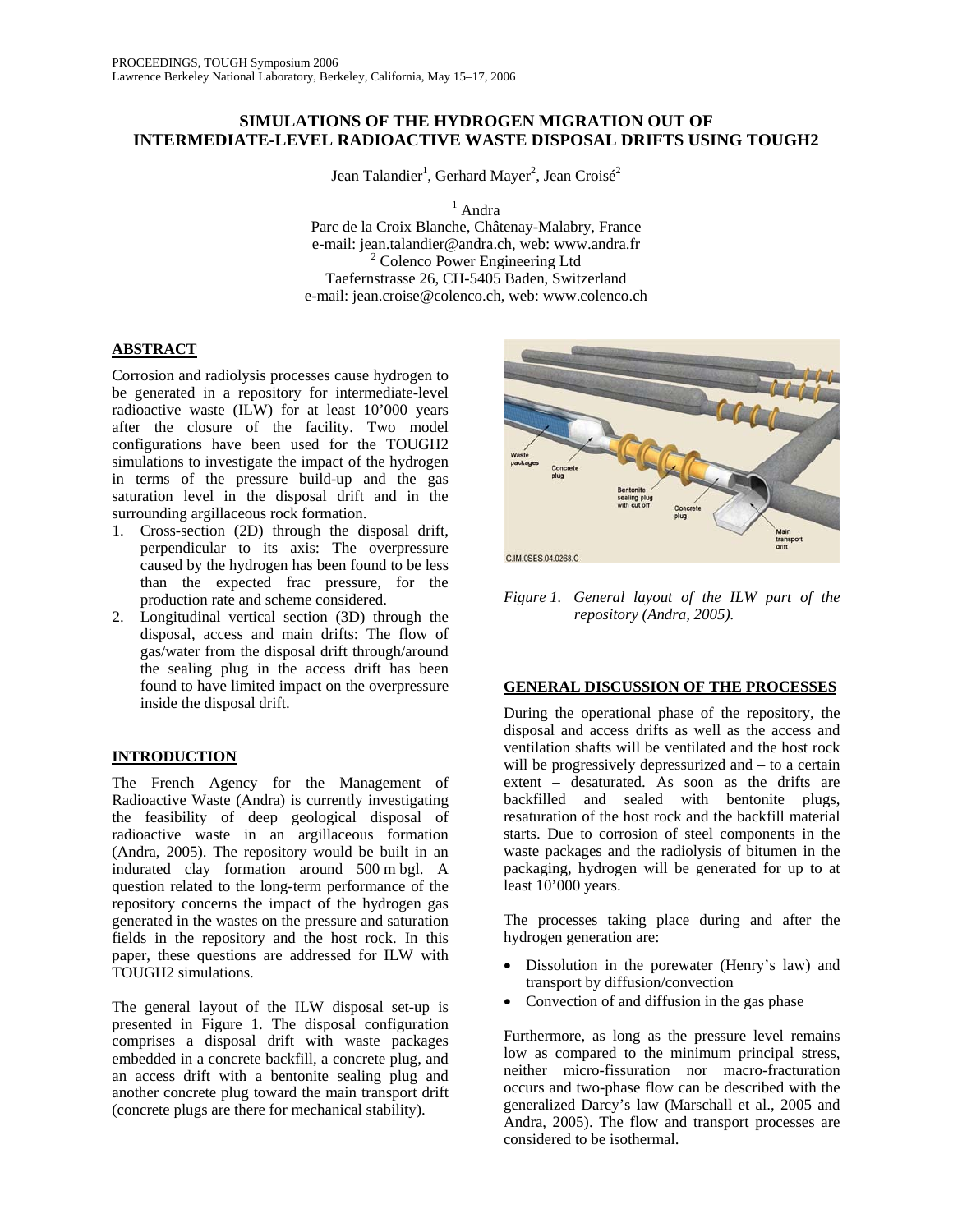The TOUGH2 module EOS5 (water/hydrogen) was used for the computations (Pruess et al., 1999).

### **2D CONFIGURATION**

### **Geometry And Parameters**

The 2D configuration is a half plane through the disposal drift. Outflow from the drift is considered to occur in the radial direction only, i.e., not along the drift axis). The simulation domain has a vertical extension of about 130 m which represents the thickness of the Callovo-Oxfordian argillite at the potential disposal site. The disposal drift has a diameter of approx. 11 m and is backfilled with concrete. It is placed around 500 m below groundlevel. The width of the domain is 50 m and corresponds to half the distance between neighboring disposal drifts. At the upper and lower boundaries of the simulation domain, a constant pressure is imposed which corresponds to the hydraulic heads of the aquifers above and below the argillite. Due to the symmetry of the disposal configuration with a horizontally placed array of disposal drifts, the vertical boundaries are set to no flow conditions. Considerable material details are taken into account in the simulation: a waste package with a high performance cement overpack, emplacement voids, concrete backfill, fractured argillite (thickness ca. 0.5 m), disturbed argillite (i.e. micro-fissured, thickness ca. 4.0 m) and undisturbed argillite. The simulations with this configuration aim at capturing the details of flow close to the waste packages and the surrounding rock.

The hydrogen diffusion flux (in the water and gas phase) is a function of the degree of saturation. In materials such as argillite this dependency is not well known. A conservative choice was made for this study by defining the diffusive flux as a function of the relative permeability function. This minimizes the capacity of the argillite to evacuate the hydrogen and leads to an overestimate of the gas pressure in the drift.

Characteristic flow parameters for a selection of materials are presented in Table 1. The two-phase flow parametrization of the relative permeability capillary pressure saturation constitutive relationship after Van Genuchten – Mualem is used, which is justified also in the case of argillaceous rocks (Marschall et al., 2005 and Croisé et al., 2006).

## **Initial And Boundary Conditions**

The rock mass is assumed to be fully water saturated at the start of the simulation, i.e. the impact of the ventilation in the operational phase of the repository is neglected. This is a conservative assumption when evaluating the pressure build-up resulting from the

hydrogen generation inside the cavern because the desaturation would lead to additional gas filled volume and the pressure build-up would be lower.



*Figure 2. Schematic of the geometry of the 2D configuration; zoom on the interior of the disposal drift and its near field.* 

*Table 1. Selection of characteristic material parameters for the simulations (2D configuration).* 

|                                                        | Waste      | High<br>performance<br>cement (waste<br>overpack) | argillite    | Fractured Undisturbed Unit<br>Callovo-<br>Oxfordian<br>argillite |                |
|--------------------------------------------------------|------------|---------------------------------------------------|--------------|------------------------------------------------------------------|----------------|
| Porosity $\phi$                                        | 0.25       | 0.15                                              | 0.16         | 0.15                                                             |                |
| Permeability k                                         | $10^{-15}$ | $10^{-19}$                                        | $1.10^{-16}$ | $k_v = 5.10^{-21}$<br>$k_h = 5.10^{-20}$                         | m <sup>2</sup> |
| Van Genuchten<br>coefficient n                         | 1.5        | 1.54                                              | 1.5          | 1.49                                                             |                |
| Van Genuchten<br>pseudo gas<br>entry pressure<br>$P_0$ | $3.10^{3}$ | $2.10^{6}$                                        | $2.10^{6}$   | $1.5 \cdot 10'$                                                  | Pa             |

The initial hydraulic head is imposed as extracted from the natural gradient between the overlying and underlying aquifers. The materials inside the disposal drift present different degrees of water saturation: 20% in the waste package, 100% for the concrete backfill and the high performance cement overpack. Again, full saturation is a rather unrealistic but conservative assumption with respect to the pressure build-up (tendency to over-estimate the pressure build-up). The emplacement voids between waste packages are considered to be unsaturated initially.

The simulation period is 0 to 10'000 years. The hydrogen gas generation from the waste is imposed in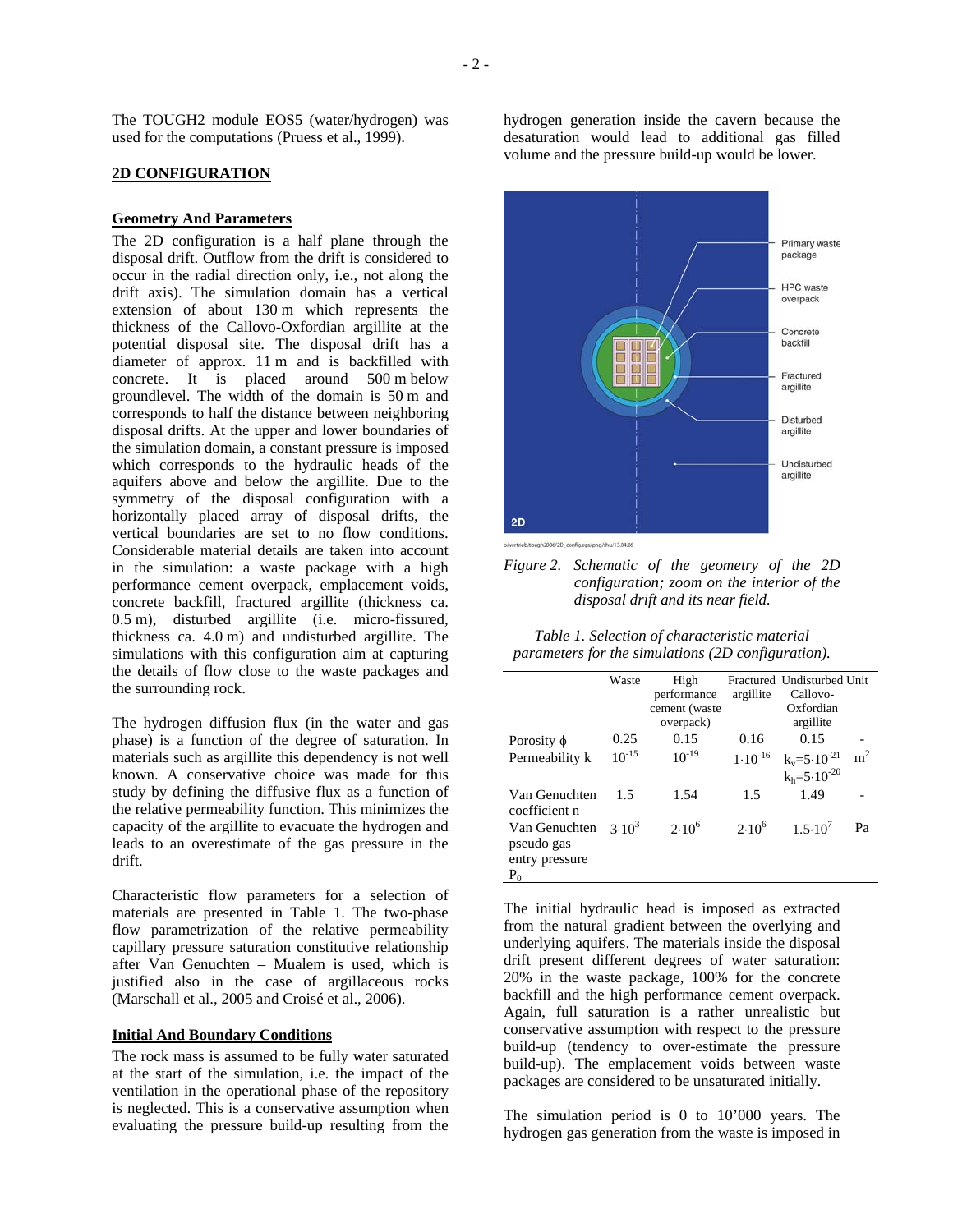2 periods with constant rates: from 0 to 500 years, 100 mol/year/m drift length and from 500 years to 10'000 years, 8 mol/year/m drift length.

## **2D-Mesh And Numerical Challenges**

The mesh is unstructured and made of 5'504 volumes. The problem was numerically demanding as lots of different materials were taken into account at scales between 10 cm and several tens of meters. Not surprisingly, because of the high contrasts in permeability (up to 8 orders of magnitude) and capillarity properties of the different materials, several runs ended with convergence problems of the numerical schemes. In most cases they could be solved by adapting the spatial discretization. A TOUGH2 internal adaptive scheme was used for the time discretization. Some cases had run times of several days (or weeks) on high-performance PCs in a Linux cluster, which was felt to be large with respect to the relatively small number of volumes.

## **3D CONFIGURATION**

### **Geometry And Parameters**

The 3D configuration represents an axially symmetric simplification of the actual disposal set-up. It approximates the drifts as a series of concentric "pipes" with the same horizontal axis (see Figure 3). The main transportation drift is tagged on as an additional backfill element even though it runs perpendicular to the access drift. This configuration is used to investigate the impact of flow around the sealing bentonite plug in the access drift on the pressure build-up. Details of the waste material are not taken into account. Instead, the waste and its packaging etc. in the disposal drift is considered as a homogenized material.

The parameters for the undisturbed Callovo-Oxfordian argillite are identical to those listed in Table 1, only the permeability is considered to be isotropic with a value of  $5 \cdot 10^{-21}$  m<sup>2</sup>. Characteristic flow parameters for the waste, bentonite, concrete and backfill are specified in Table 2. Note that in this configuration, it was assumed that the fractured and disturbed (micro-fissured) argillite no longer exists, which may be the result of self healing of the argillite over time. In terms of pressure build-up in the disposal drift, it is a conservative assumption, as it leads to an overestimation of the pressure in comparison to cases taking into account a more permeable fractured argillite zone.



*Figure 3. Vertical longitudinal section through the disposal, access and main drifts and the corresponding axially symmetric 3D model.* 

## **Initial And Boundary Conditions**

As in the 2D configuration, the rock mass initially is fully water saturated. The impact of the vertical gradient is neglected and an initial pressure of 5 MPa is imposed along the upper horizontal boundary. The saturation conditions in the drifts are: 20% in the waste material, 70% in bentonite, concrete and backfill.

The hydrogen gas generation in the waste is imposed in 3 constant rate periods: from 0 to 500 years, 100 mol/year/m drift length, from 500 years to 10'000 years, 7 mol/year/m drift length, and from 10'000 years to 140'000 years a linear decrease from 7 mol/year/m drift length to zero.

#### **3D-Mesh And Numerical Challenges**

The rectangular mesh consists of 11'481 volumes, i.e. horizontal hollow cylinders. The same challenging issues were encountered as in the 2D configuration. Furthermore it was necessary to introduce a small amount of initial gas (saturation of 0.001) to achieve convergence of the numerical scheme. Checks of the effect of this "numerical artifact" on the results show that the effects are small and lead to a slight overestimate of the pressure build-up in the waste disposal drift. This is reasonable as the amount of gas in the system is larger with an initial saturation in the full domain. Therefore the dissolved gas is degassing in the vicinity of the drift. Some cases required run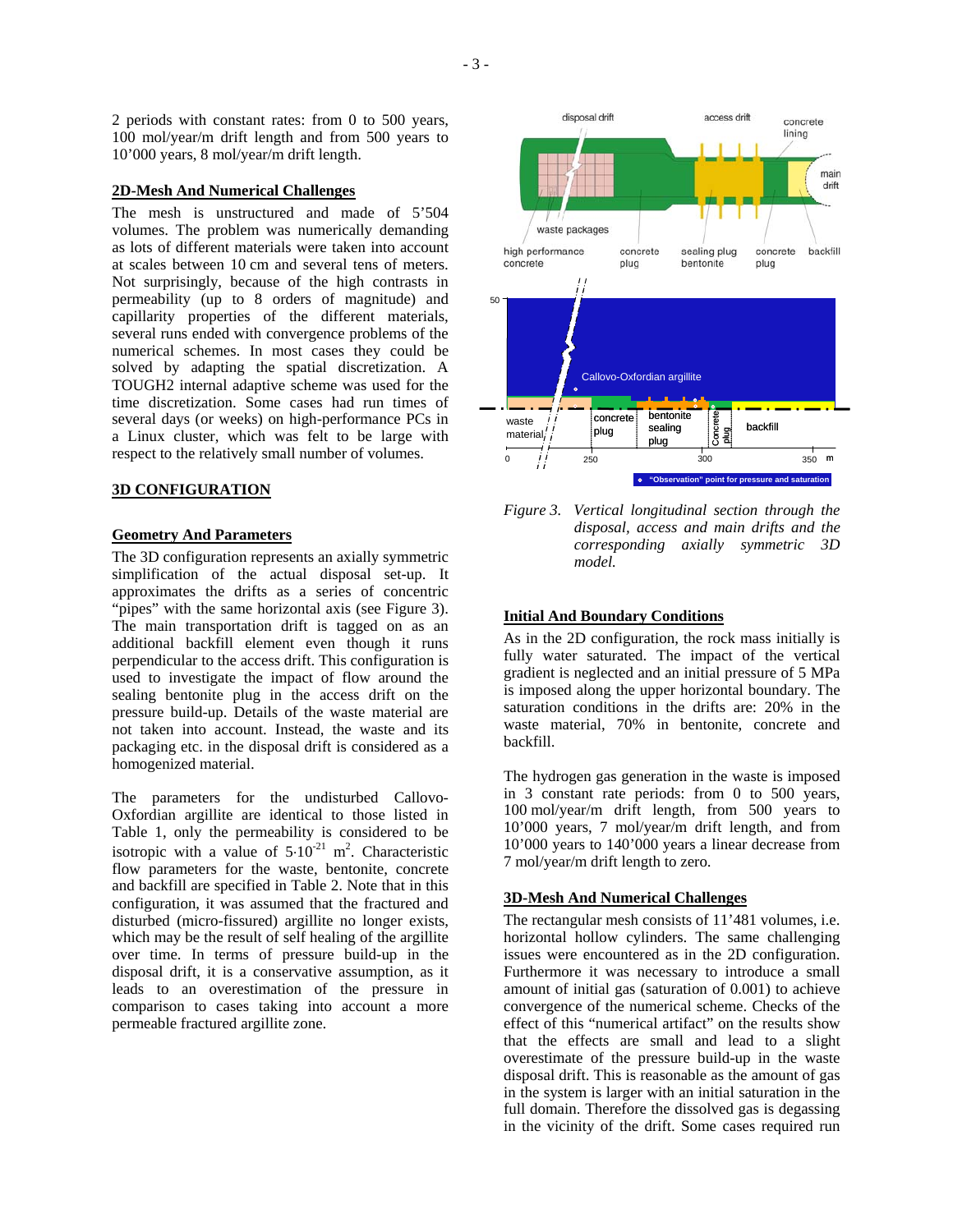times of several days (or weeks) on high-performance PCs in a Linux cluster.

*Table 2. Characteristic material parameters for the simulations (3D configuration).* 

|                                                     | Waste      | Bentonite Concrete Backfill Unit |            |              |                |
|-----------------------------------------------------|------------|----------------------------------|------------|--------------|----------------|
| Porosity $\phi$                                     | 0.4        | 0.35                             | 0.15       | 0.35         |                |
| Permeability k                                      | $10^{-14}$ | $1.10^{-20}$                     | $10^{-18}$ | $6.10^{-16}$ | m <sup>2</sup> |
| Van Genuchten<br>coefficient n                      | 1.5        | 1.6                              | 1.54       | 1.4          |                |
| Van Genuchten<br>pseudo gas entry<br>pressure $P_0$ | $1.10^{4}$ | $1.8 \cdot 10^{7}$ $2.10^{6}$    |            | $6.10^{5}$   | Pa             |

#### **MODELLING RESULTS**

## **Results Of The 2D Configuration**

## *Evolution of the pressure*

The evolution of the pressure at selected points is shown in Figure 4.

During the first period of hydrogen generation (0-500 years: 100 mol/year/m), the pressure in the disposal drift increases and reaches a value of 9 MPa. The pressure drive is not sufficient to transport the generated gas away from the waste and through the argillite.

During the second period of hydrogen generation (500-10'000 years: 8 mol/year/m), the pressure decreases at first because the high pressure causes more gas to be transported away than is generated. The pressure then increases again, albeit much slower than in the first period as the gas generation rate is lower. At the end of the simulation period of 10'000 years, the pressure reaches 7.8 MPa.

The (gas) pressures in the waste, the concrete backfill, the fractured argillite and the disturbed argillite are quasi-identical. The water pressure in the undisturbed argillite decreases for the first about 100 years until it hits a minimum at 3.2 MPa. After that, the water pressure increases up to a first maximum of 7.2 MPa at 500 years. At 10'000 years, the pressure in the undisturbed argillite is still around 7.8 MPa.

From the pressure distribution at 500 years (Figure 5), we observe that the water pressure in the undisturbed argillite is also increased several tens of meters away from the disposal drift. The diffusion of the pressure is larger in the horizontal direction due to the assumed anisotropy in permeability.

#### *Evolution of the gas saturation*

The time evolution presented in Figure 4 shows that: i) the waste material maintains the high gas saturation (more than 80%), ii) the initially water saturated concrete backfill and the fractured argillite reach a gas saturation of approx. 15%, iii) the gas saturation in the disturbed argillite is low (less than 6%) and iv) the gas saturation in the argillite at around 30 m from the symmetry axis is almost negligible.

The spatial distribution of the gas saturation (Figure 5) in and around the disposal drift presents the following characteristics: The discontinuous saturation levels in the different materials are due to the different parameters of the capillary pressure saturation functions. The main changes in the gas saturation are taking place in the concrete backfill, the HPC overpack and the fractured and disturbed argillite (steady increase over time). In the waste material the changes are small. The changes in the undisturbed argillite are very small (less than 1%). As a result of gravity, the gas saturation in the waste packages along the bottom is slightly smaller than that of those placed along the top.



*Figure 4. Time evolution of the pressure, and gas saturation in waste, concrete backfill, fractured, disturbed and undisturbed argillite in the 2D configuration.*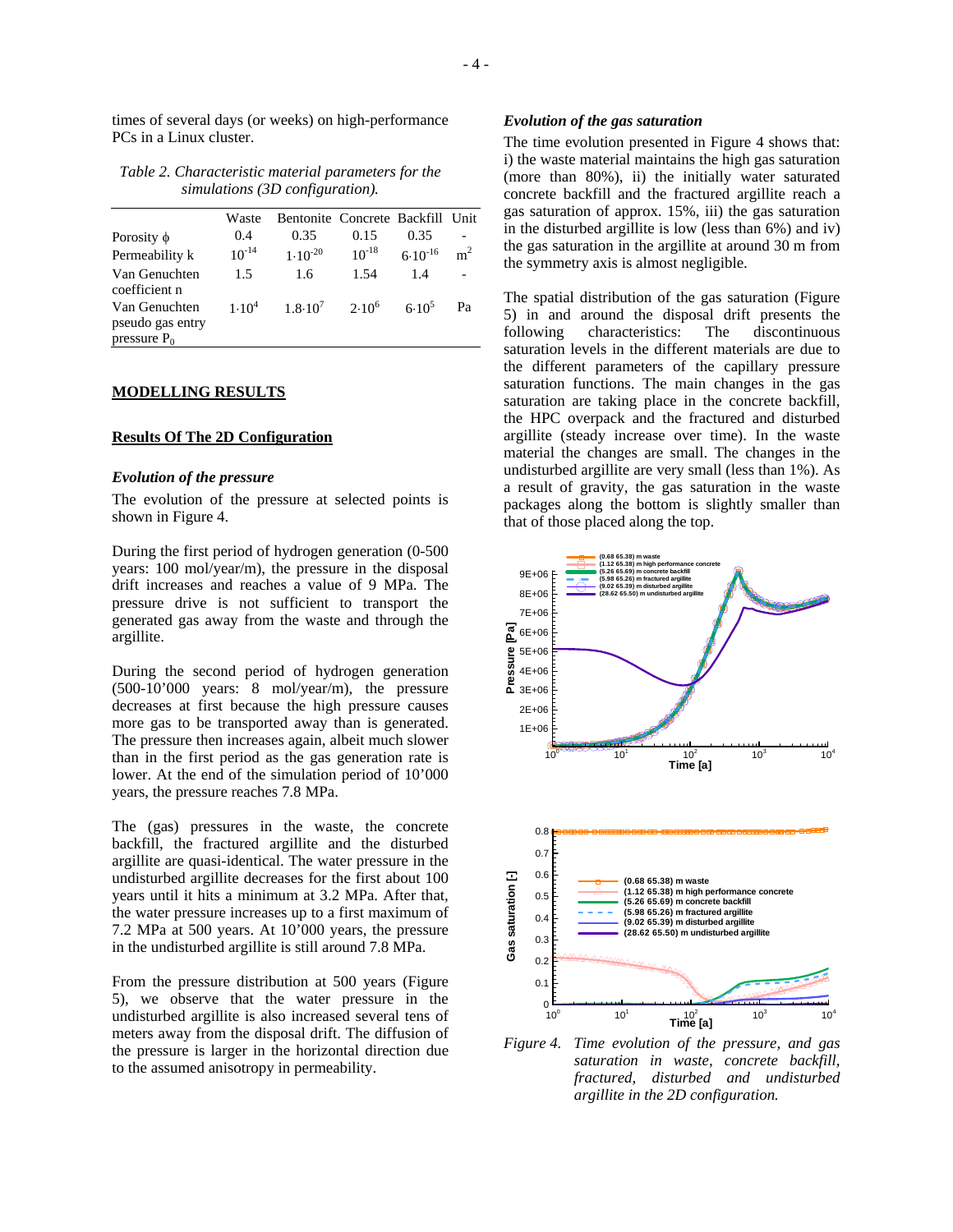

L:\gasmigII\3409\mesh\_2d\tmp\_mesh\_2d\_cas4\_e\mesh\_2d\_cas4\_e.inp

L:\gasmigII\3409\pression\_saturation\_1x\_Ca

*Figure 5. Spatial distribution of the pressure (left) and gas saturation (right) for the 2D configuration; gas saturation presented in a close-up around the disposal drift.*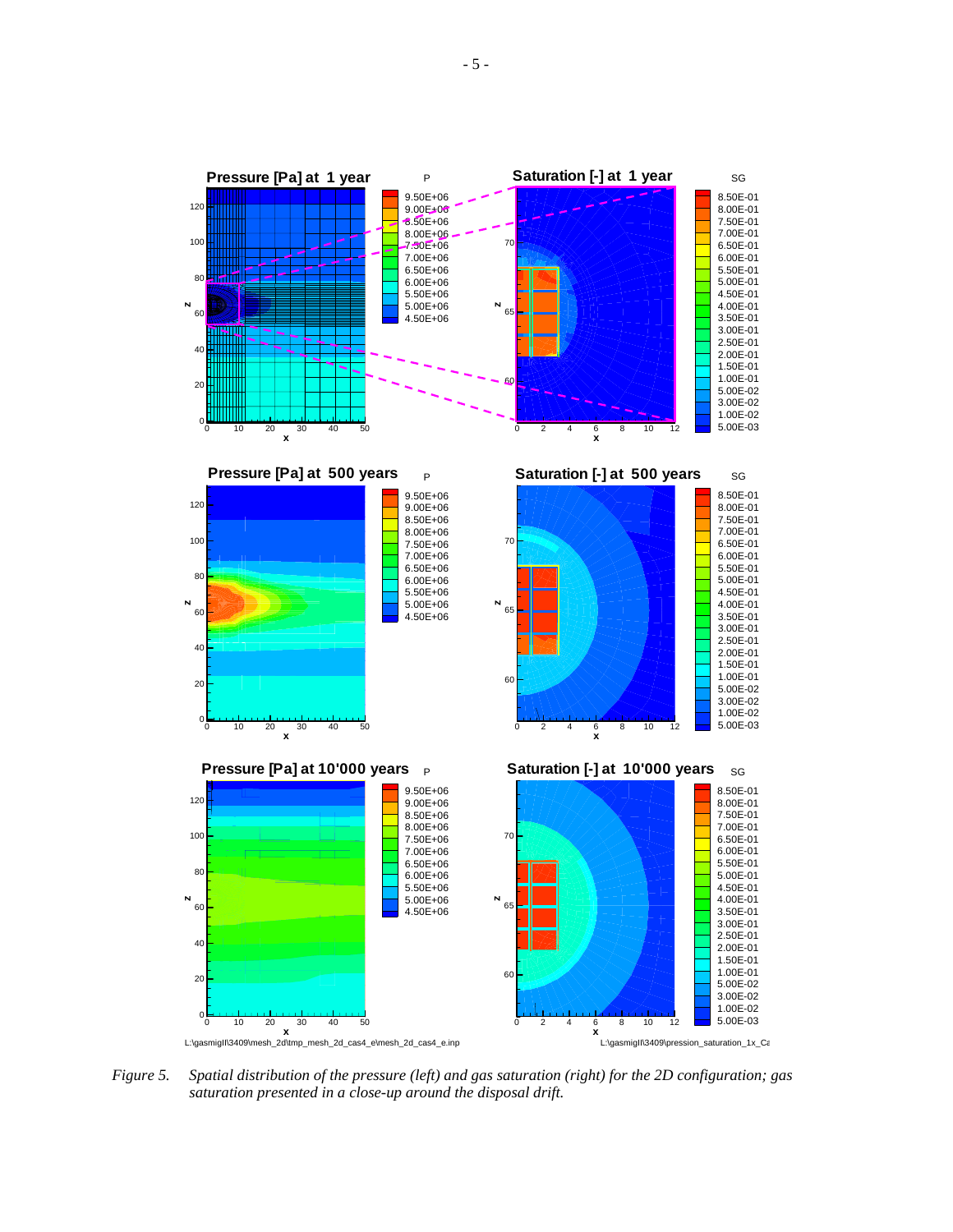## **Results Of The 3D Configuration**

## *Evolution of the pressure*

During the first period of hydrogen generation (0-500 years: 100 mol/year/m), the pressure in the disposal drift increases and peaks at approx. 5 MPa. This value is much lower than in the 2D configuration. The reason is the higher pore volumes of the waste material and the concrete backfill (see Tables 1 and 2). At 10'000 years the pressure reaches 7.2 MPa which is again lower than the 7.8 MPa of the 2D configuration. This shows that, in the long run, the transport capacity of the surrounding rock is the limiting process for the pressure evolution inside the disposal drift.

Prior to 500 years, the gas pressures inside the drifts are below the hydrostatic level of 5 MPa and the drifts act as a drainage system. After 10'000 years the gas pressure in the waste decreases steadily to a value of approx. 5.2 MPa at 140'000 years.

At 500 years, the pressure in the downstream concrete plug is much lower (approx. 3 MPa) and a significant gas pressure gradient exists between disposal drift and backfilled access and main drift. At 10'000 years, the absolute maximum of 5 MPa is reached in the downstream concrete plug.

Sensitivity runs were performed by adding an interface zone of higher permeability and small thickness (5 cm) between the undisturbed argillite and the bentonite backfill. The results show a larger pressure increase in the backfilled access and main drifts (maximum of 6.8 MPa) and a slightly reduced pressure maximum in the waste (7 MPa).

### *Evolution of the gas saturation*

The resaturation downstream concrete plug starts at approx. 20 years. The resaturation of the bentonite sealing plug is continuous points situated at the center of the bentonite plug start to resaturate at around 200 years (see Figure 6). After 2000-3000 years, the bentonite sealing plug is almost completely resaturated (gas saturation less than a few 0.001).

In the waste, the saturation remains stable at its initial value for approx. 20'000 years, and then a steady but small increase of the gas saturation is observed. This is related to the pressure decrease in the waste package and the degassing of the hydrogen from the water. The gas saturation of the concrete lining increases to 50% until approx. 40 years, as it acts as a preferential path for the gas between the disposal drift and the backfilled access and main drift. It then remains stable for around 500 years and then drops off again due to progressing resaturation.

Around the sealing plug and the disposal drift, the argillite slightly desaturates over time (0-10'000 years) due to the combined effects of the suction of the bentonite and the gas pressure from the disposal drift. A certain amount of gas flow through the argillite and along the sealing plug can be sustained.

Furthermore, the gas progressively penetrates the undisturbed argillite radially outward from the waste drift. However, at a distance less than a few meters from the drift wall, the gas saturation is less than 1%.



*Figure 6. Time evolution of the water pressure, gas pressure and gas saturation at selected observation points (see red dots in Figure 3) in the 3D configuration.*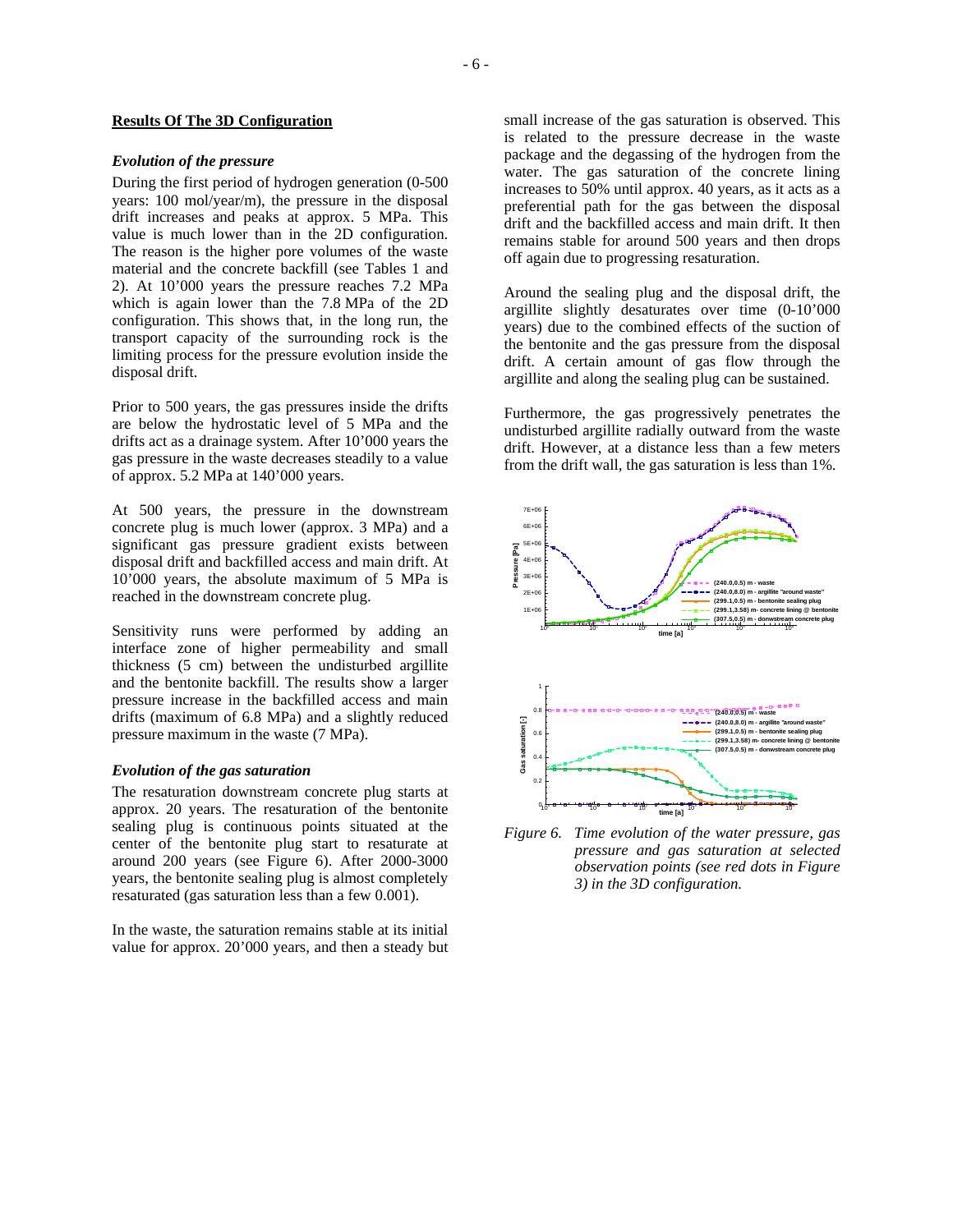P

**pressure [Pa]**

25

**at 1 year**

**Gas saturation [-]** SG



*Figure 7. Spatial distribution of the pressure (left) and gas saturation (right) for the 3D configuration.*